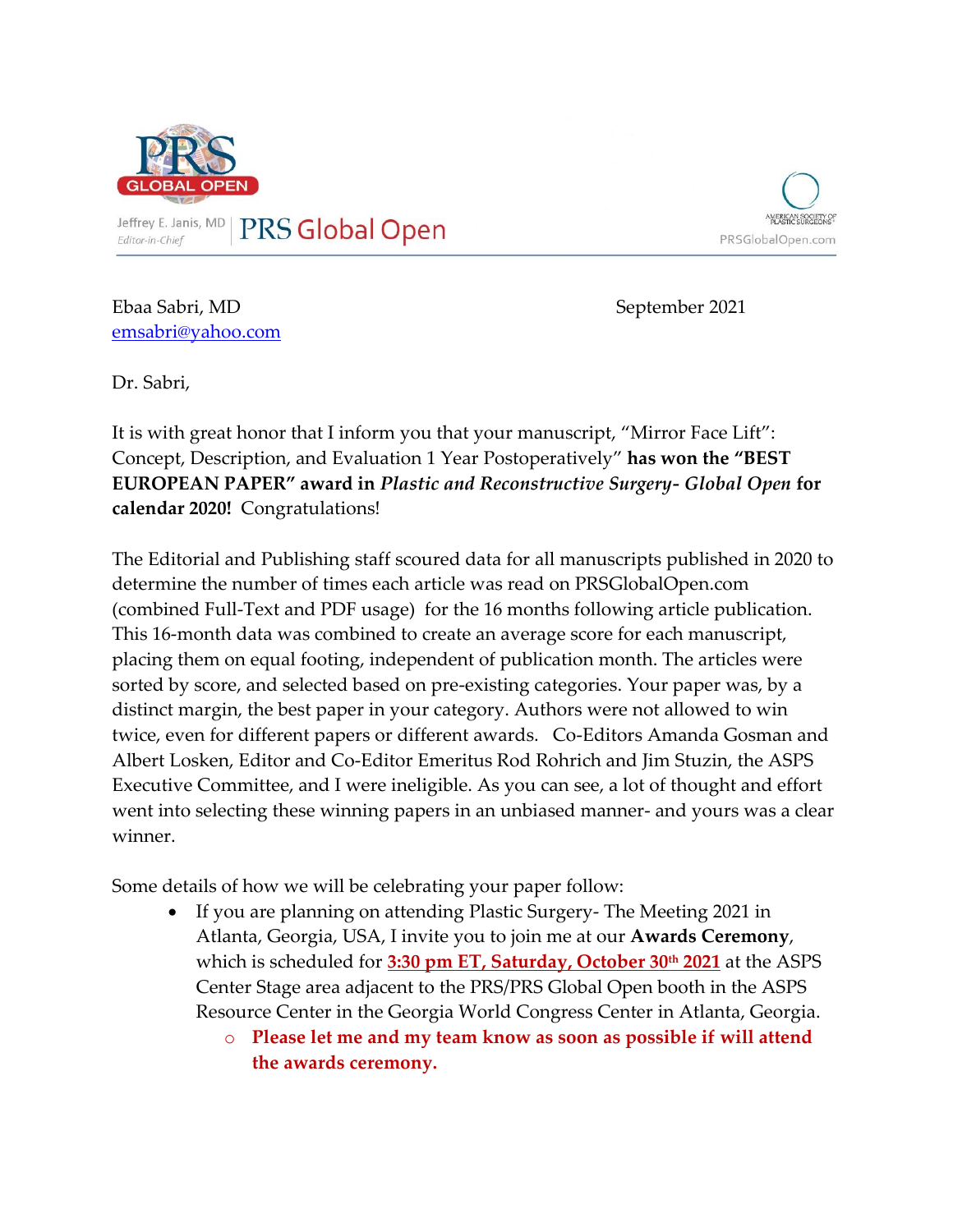- o Meeting registration information is available at [www.PlasticSurgeryTheMeeting.com.](http://www.plasticsurgerythemeeting.com/)
- o If you want to come only for the ceremony, or bring a guest only for the ceremony, please email **Registration@PlasticSurgery.org** and we can process day passes for the exhibit hall for you.
- o \*\*Covid-safety measures for PSTM appear below my signature.
- We are pleased to present you a **digital version of your certificate,** attached to this email.
	- o **Please share with your co-authors.**
- We will be building, and setting free, **a collection of all of the best paper award winners on PRSGlobalOpen.com** on September 28, 2021
- The PRS Global Open 2021 Article Award winners will be **printed in a special promotional edition of PRS Global Open.** This will be distributed to over 10,000 plastic surgeons with the November 2021 issue of *PRS*!
- I am providing you with a **graphic you can place on your website or social media channels announcing your win which you should link to the article on PRSGlobalOpen.com**
	- o Please **wait to publicly announce your win until after September 28, 2021** when we will publicly announce and unveil the award-winners on our website and social media.
	- o If you Tweet or use Instagram, please be sure to tag us and use our popular hashtags to tap into our audience:
		- Twitter:
			- @PRSGlobalOpen
			- @ASPSMembers
			- #PRSGlobalOpen, #PlasticSurgery
		- Instagram:
			- @PRSGlobalOpen
			- @PlasticSurgeryASPS
			- #PRSGlobalOpen, #PlasticSurgery

**Please share this information and invitation with your co-authors immediately,** so that they may share in the good news as well and hopefully attend the awards ceremony.

**Please let us know yours and your co-authors usernames on Twitter or Instagram** so we may tag you when we post about these awards.